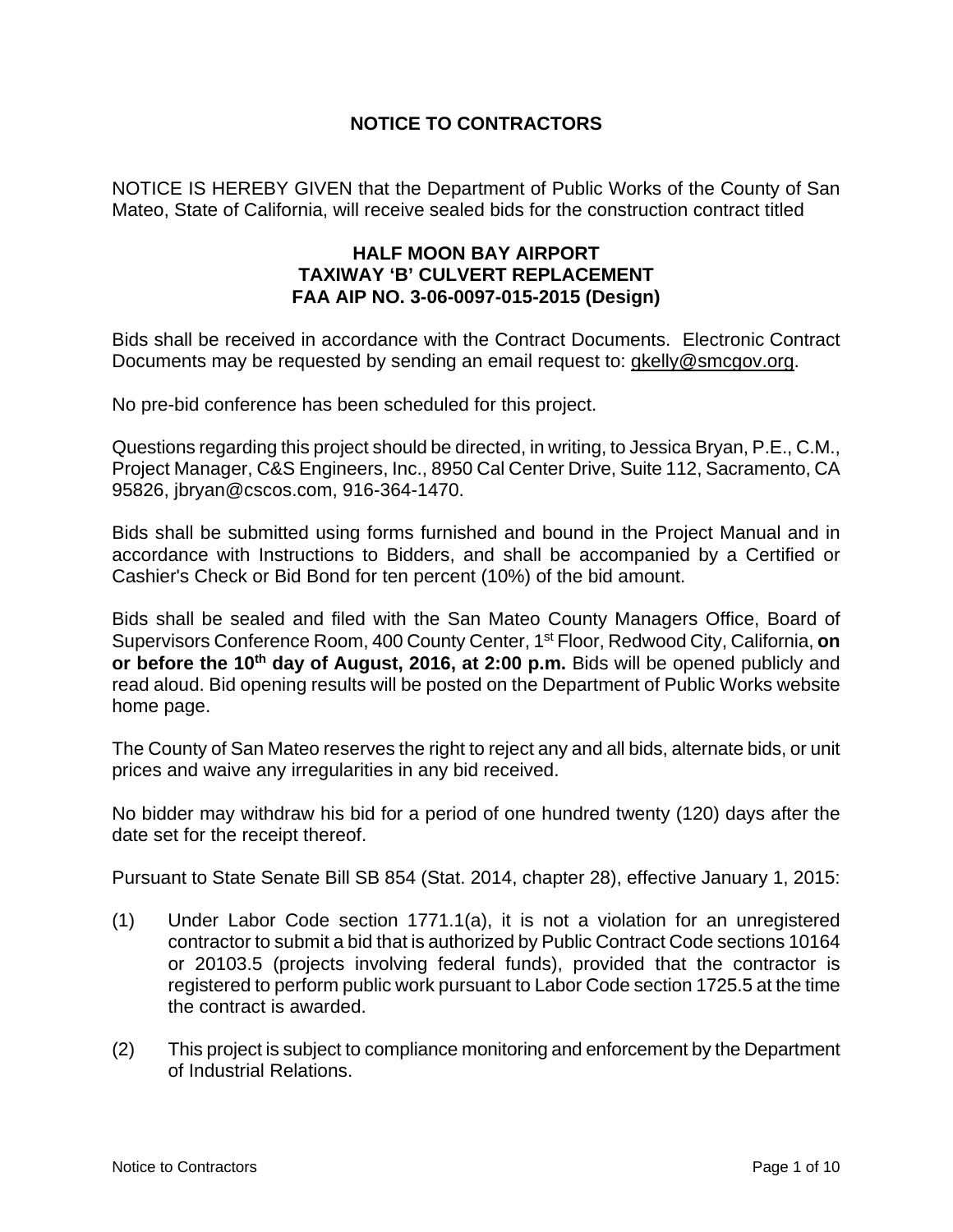A bond will be required for the faithful performance of the contract in amount of not less than one hundred percent (100%) of the amount of the bid, and a bond will be required to guarantee the payment of wages for services engaged and for materials used in the performance of the contract in an amount of not less than one hundred percent (100%) of the bid.

The work to be done consists, in general, of providing all labor, materials, tools, appurtenances, and equipment required to remove and replace the existing culverts and headwalls on the south portion of Taxiway 'B' and remove and replace existing headwall and extend drainage culvert on the west side of the north portion of Taxiway 'B', as well as any other items and details not mentioned above but required by the Contract Documents (see Scope of Work and Technical Specifications) and as directed by the Director of Public Works.

Contract time is specified at thirty (30) calendar days. Liquidated damages are two thousand dollars (\$2,000) per calendar day.

## **AFFIRMATIVE ACTION REQUIREMENT. (Reference: 41 CFR part 60-4, Executive Order 11246):**

- 1. The Offeror's or Bidder's attention is called to the "Equal Opportunity Clause" and the "Standard Federal Equal Employment Opportunity Construction Contract Specifications" set forth herein.
- 2. The goals and timetables for minority and female participation, expressed in percentage terms for the contractor's aggregate workforce in each trade on all construction work in the covered area, are as follows:
	- A. Timetables

| B. Goals for minority participation for each trade | (Vol. 45 Federal Register pg. |
|----------------------------------------------------|-------------------------------|
|                                                    | 65984 10/3/80)                |
| C. Goals for female participation in each trade    | $(6.9\%)$                     |

These goals are applicable to all of the contractor's construction work (whether or not it is Federal or federally-assisted) performed in the covered area. If the contractor performs construction work in a geographical area located outside of the covered area, it shall apply the goals established for such geographical area where the work is actually performed. With regard to this second area, the contractor is also subject to the goals for both federally funded and non-federally funded construction regardless of the percentage of federal participation in funding.

The contractor's compliance with the Executive Order and the regulations in 41 CFR Part 60-4 shall be based on its implementation of the Equal Opportunity Clause, specific affirmative action obligations required by the specifications set forth in 41 CFR 60- 4.3(a), and its efforts to meet the goals. The hours of minority and female employment and training shall be substantially uniform throughout the length of the contract, and in each trade, and the contractor shall make a good faith effort to employ minorities and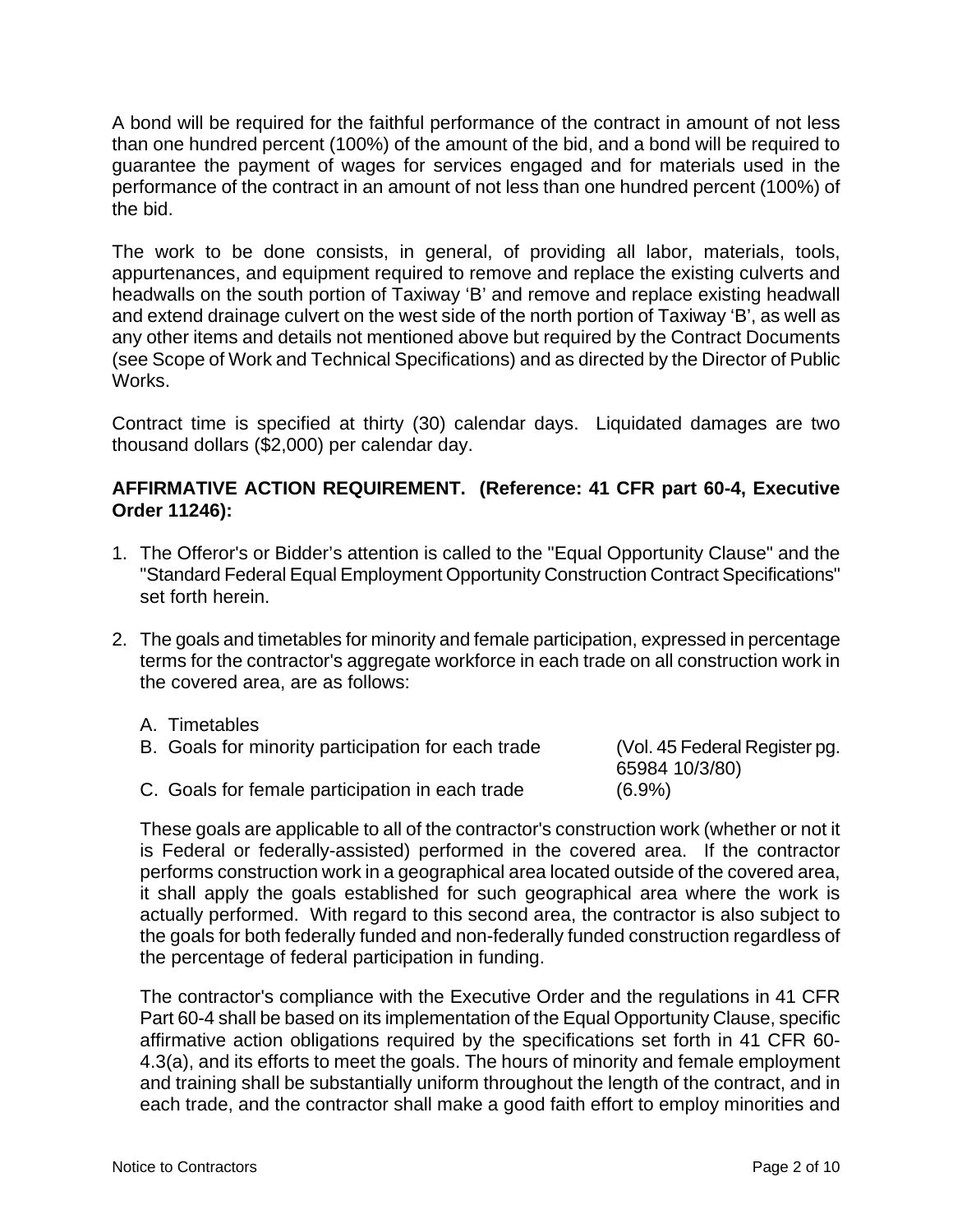women evenly on each of its projects. The transfer of minority or female employees or trainees from contractor to contractor or from project to project, for the sole purpose of meeting the contractor's goals, shall be a violation of the contract, the Executive Order, and the regulations in 41 CFR Part 60-4. Compliance with the goals will be measured against the total work hours performed.

- 3. The contractor shall provide written notification to the Director, Office of Federal Contract Compliance Programs (OFCCP), within 10 working days of award of any construction subcontract in excess of \$10,000 at any tier for construction work under the contract resulting from this solicitation. The notification shall list the name, address, and telephone number of the subcontractor; employer identification number of the subcontractor; estimated dollar amount of the subcontract; estimated starting and completion dates of subcontract; and the geographical area in which the subcontract is to be performed.
- 4. As used in this notice and in the contract resulting from this solicitation, the "covered area" is Half Moon Bay, San Mateo County, California.

**AFFIRMATIVE ACTION PLAN.** The Department of Labor is responsible for administering the Executive Order 11246, which contains requirements for an Affirmative Action Plan. This Plan is similar in content and requirements to the affirmative action plan required in 49 CFR Part 152 subpart e. 49 CFR Part 152 applied to grants issued under the Airport Development Aid Program, which was replaced by the Airport Improvement Program.

**BUY AMERICAN CERTIFICATION.** The contractor agrees to comply with 49 USC § 50101, which provides that Federal funds may not be obligated unless all steel and manufactured goods used in AIP-funded projects are produced in the United States, unless the FAA has issued a waiver for the product; the product is listed as an Excepted Article, Material Or Supply in Federal Acquisition Regulation subpart 25.108; or is included in the FAA Nationwide Buy American Waivers Issued list.

A bidder or offeror must submit the appropriate Buy America certification with all bids or offers on AIP funded projects. Bids or offers that are not accompanied by a completed Buy America certification must be rejected as nonresponsive.

### **DISADVANTAGED BUSINESS ENTERPRISE PARTICIPATION.**

**Contract Assurance (§ 26.13)** - The contractor or subcontractor shall not discriminate on the basis of race, color, national origin, or sex in the performance of this contract. The contractor shall carry out applicable requirements of 49 CFR Part 26 in the award and administration of DOT assisted contracts. Failure by the contractor to carry out these requirements is a material breach of this contract, which may result in the termination of this contract or such other remedy, as the recipient deems appropriate.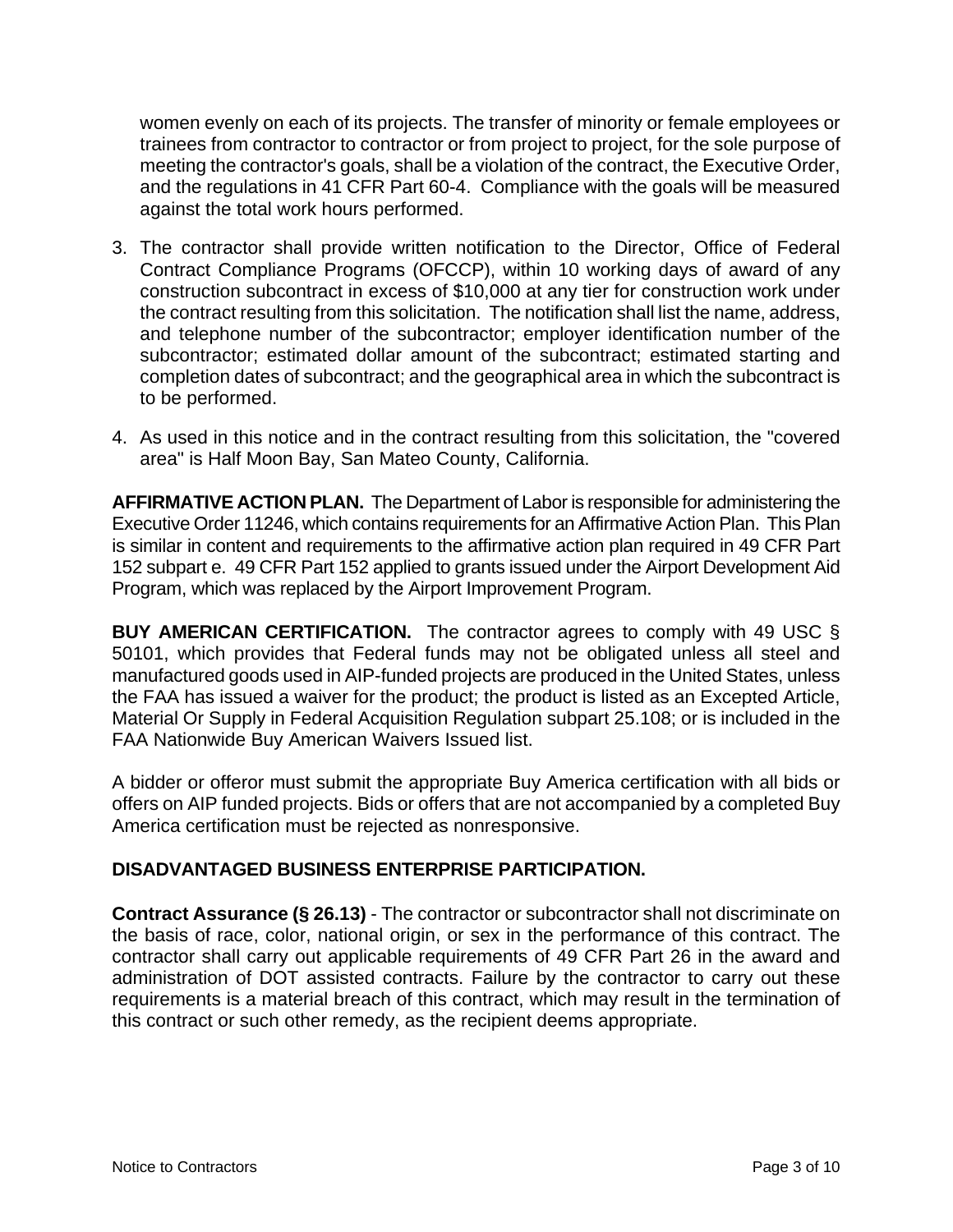**Prompt Payment (§26.29**) - The prime contractor agrees to pay each subcontractor under this prime contract for satisfactory performance of its contract no later than 7 days from the receipt of each payment the prime contractor receives from San Mateo County. The prime contractor agrees further to return retainage payments to each subcontractor within 7 days after the subcontractor's work is satisfactorily completed. Any delay or postponement of payment from the above referenced time frame may occur only for good cause following written approval of San Mateo County. This clause applies to both DBE and non-DBE subcontractors.

In order to meet F.A.A. requirements, the Agency encourages the participation of Disadvantaged Business Enterprises (DBEs), as defined in 49 CFR 26 in the performance of contracts financed in whole or in part with Federal Funds. The Contractor shall not discriminate on the basis of race, national origin, or sex in the award and performance of subcontracts.

The Disadvantaged Business Enterprise (DBE) contract goal is **6.4%**, race neutral.

**PREVAILING WAGE REQUIREMENTS.** In accordance with the provisions of California Labor Code Sections 1770 et seq., including but not limited to Sections 1773, 1773.1, 1773.2, 1773.6, and 1773.7, the general prevailing rate of wages in the county in which the Work is to be done has been determined by the Director of the California Department of Industrial Relations. These wage rates appear in the California Department of Transportation publication entitled General Prevailing Wage Rates. Interested parties can obtain the current wage information by submitting their requests to the Department of Industrial Relations, Division of Labor Statistics and Research, PO Box 420603, San Francisco CA 94142-0603, Telephone (415) 703-4708 or by referring to the website at http://www.dir.ca.gov/dlsr/PWD. The rates at the time of the bid advertisement date of a project will remain in effect for the life of the project in accordance with the California Code of Regulations, as modified and effective January 27, 1997.

Copies of the general prevailing rate of wages in the county in which the Work is to be done are also on file at the Department of Transportation's principal office, and are available upon request, and in case of projects involving federal funds, federal wage requirements as predetermined by the United States Secretary of Labor have been included in the Contract Documents. Addenda to modify the Federal minimum wage rates, if necessary, will be issued as described in the Project Administration section of this Notice to Contractors.

In accordance with the provisions of Labor Code 1810, eight (8) hours of labor shall constitute a legal day's work upon all work done hereunder, and Contractor and any subcontractor employed under this Contract shall conform to and be bound by the provisions of Labor Code Sections 1810 through 1815.

In the case of federally funded projects, where federal and state prevailing wage requirements apply, compliance with both is required. This project is funded in whole or part by federal funds. Contractor's attention is directed to Section 14 of the Special Provisions and the requirements of, and compliance with the Copeland Act (18 U.S.C. 874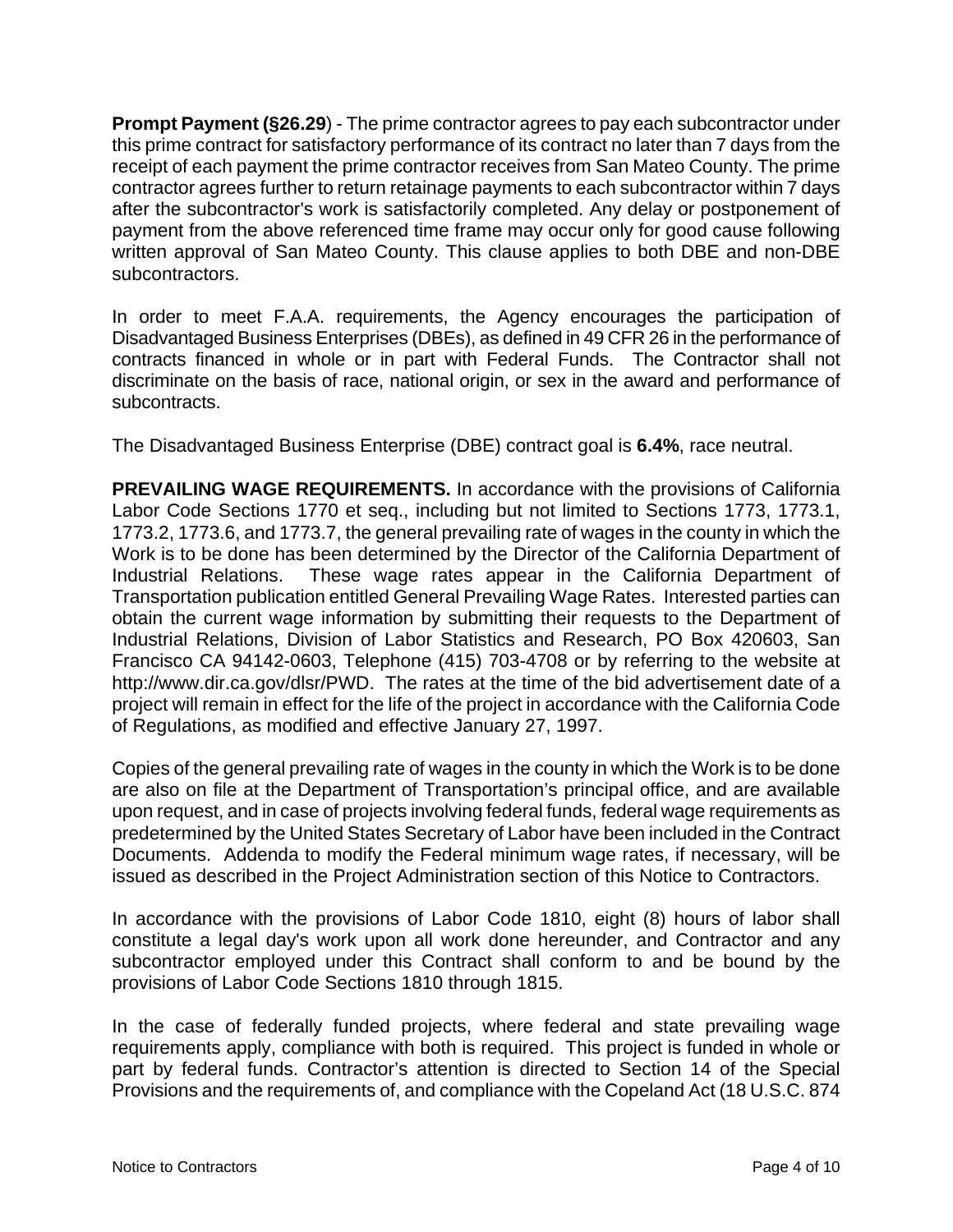and 29 CFR Part 3), the Davis-Bacon Act (40 U.S.C. 276a to 276a-7 and 29 CFR Part 5), and the Contract Work Hours and Safety Standards Act (40 U.S.C. 327-330 and 29 CFR Part 5).

If there is a difference between the minimum wage rates predetermined by the Secretary of Labor and the general prevailing wage rates determined by the Director of the California Department of Industrial Relations for similar classifications of labor, Contractor and subcontractors shall pay not less than the higher wage rate. The Department will not accept lower State wage rates not specifically included in the Federal minimum wage determinations. This includes "helper" (or other classifications based on hours of experience) or any other classification not appearing in the Federal wage determinations. Where Federal wage determinations do not contain the State wage rate determination otherwise available for use by Contractor and subcontractors, Contractor and subcontractors shall pay not less than the federal minimum wage rate which most closely approximates the duties of the employees in question.

The U.S. Department of Transportation (USDOT) provides a toll-free "hotline" service to report bid rigging activities. Bid rigging activities can be reported Mondays through Fridays, between 8:00 a.m. and 5:00 p.m., Eastern Time, at (800) 424-9071. Anyone with knowledge of possible bid rigging, bidder collusion, or other fraudulent activities should use the "hotline" to report these activities. The "hotline" is part of the US DOT's continuing effort to identify and investigate highway construction contract fraud and abuse and is operated under the direction of the DOT Inspector General. All information will be treated confidentially and caller anonymity will be respected.

**DAVIS BACON REQUIREMENT.** All labor on the project shall be paid no less than the prevailing minimum wage rates established by the U.S. Secretary of labor and contained in the specifications and shall comply with all provisions.

**LABOR CODE PROVISIONS.** All Contractors and subcontractors are subject to the provisions of sections 1810 through 1815 of the California Labor Code which provide for the maximum hours a worker is to be employed and the amount and rate of overtime compensation.

**COMPLIANCE WITH FEDERAL AND STATE LAWS.** The successful Bidder and all of its subcontractors are hereby notified that it/they will be required to comply with all State and Federal requirements described in the bid documents including but not by way of limitation labor standards, non-discrimination and Equal Employment Opportunity regulations, the Americans with Disabilities Act, Title V, Section 504 of the Rehabilitation Act of 1973, Drug Free Workplace, Title VI of the Personal Responsibility and Work Opportunity Reconciliation Act of 1996.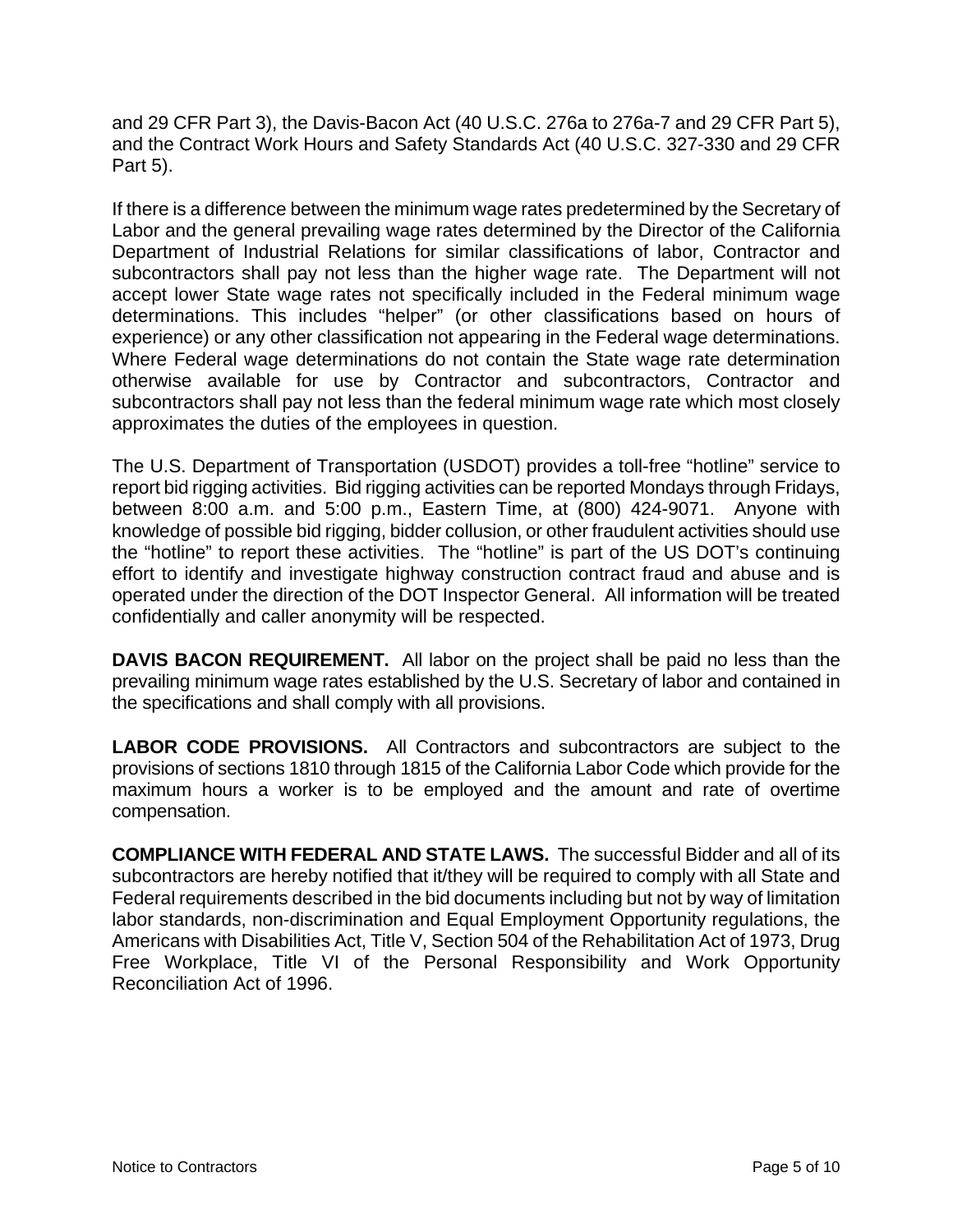**FEDERAL REQUIREMENTS.** Each bidder must complete, sign and furnish, with his/her bid, the "Bidder's Statement on Previous Contracts Subject to EEO Clause" and a "Certification of Non-segregated Facilities," the pertinent Disadvantaged Business Enterprise bid forms to facilitate Bidder's reporting of Disadvantaged Business Enterprise participation, as applicable, as contained in the Bid Proposal.

A contractor having 50 or more employees and his/her subcontractors having 50 or more employees and who may be awarded a contract of \$50,000 or more will be required to maintain an affirmative action program, the standards for which are contained in the specifications.

To be eligible for award, each bidder must comply with the affirmative action requirements that are contained in the specifications.

**TRADE RESTRICTION CLAUSE.** The contractor or subcontractor, by submission of an offer and/or execution of a contract, certifies that it:

- a. is not owned or controlled by one or more citizens of a foreign country included in the list of countries that discriminate against U.S. firms published by the Office of the United States Trade Representative (USTR);
- b. has not knowingly entered into any contract or subcontract for this project with a person that is a citizen or national of a foreign country on said list, or is owned or controlled directly or indirectly by one or more citizens or nationals of a foreign country on said list;
- c. has not procured any product nor subcontracted for the supply of any product for use on the project that is produced in a foreign country on said list.

Unless the restrictions of this clause are waived by the Secretary of Transportation in accordance with 49 CFR 30.17, no contract shall be awarded to a contractor or subcontractor who is unable to certify to the above. If the contractor knowingly procures or subcontracts for the supply of any product or service of a foreign country on said list for use on the project, the Federal Aviation Administration may direct through the County cancellation of the contract at no cost to the Government.

Further, the contractor agrees that, if awarded a contract resulting from this solicitation, it will incorporate this provision for certification without modification in each contract and in all lower tier subcontracts. The contractor may rely on the certification of a prospective subcontractor unless it has knowledge that the certification is erroneous.

The contractor shall provide immediate written notice to the County if the contractor learns that its certification or that of a subcontractor was erroneous when submitted or has become erroneous by reason of changed circumstances. The subcontractor agrees to provide written notice to the contractor if at any time it learns that its certification was erroneous by reason of changed circumstances.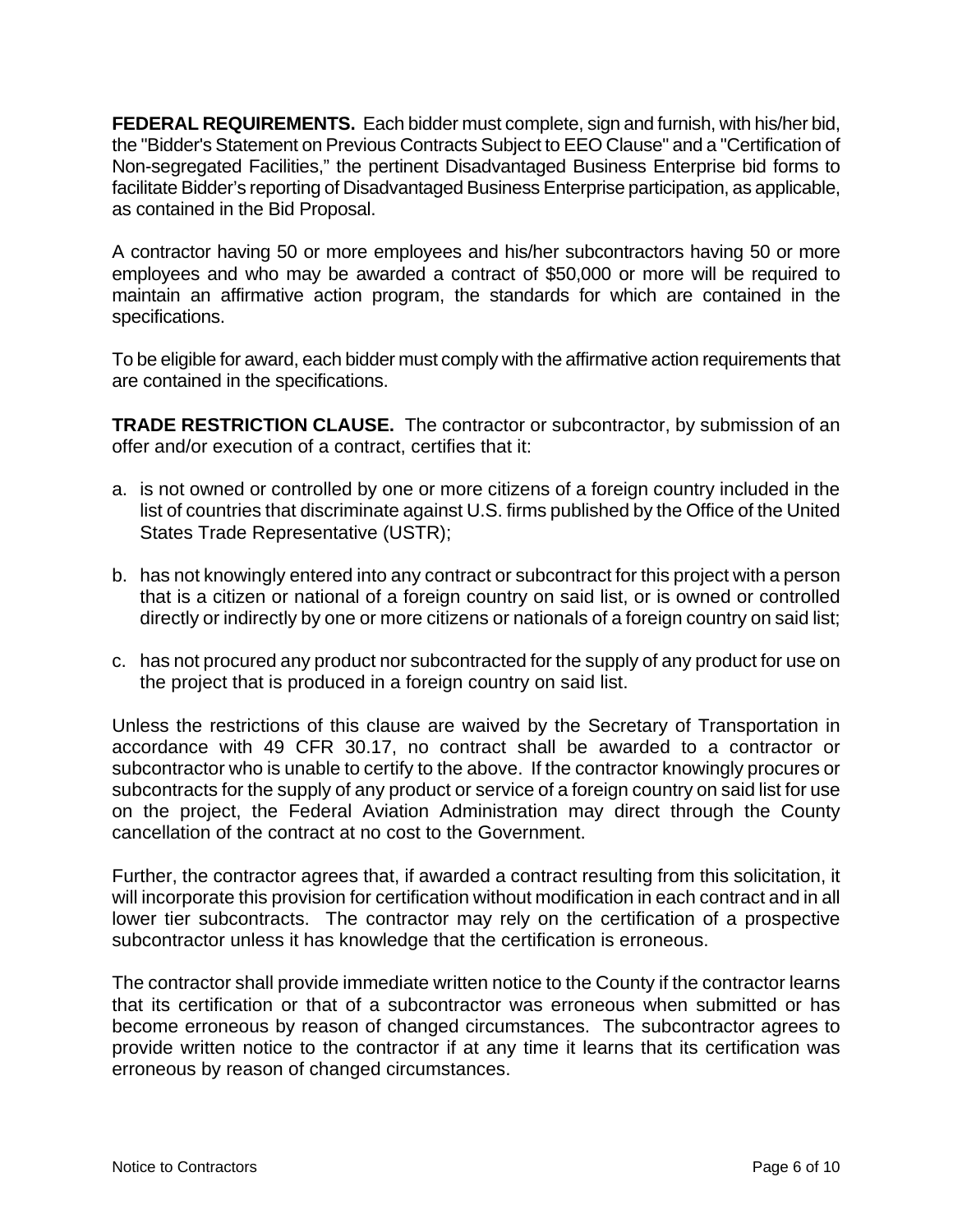This certification is a material representation of fact upon which reliance was placed when making the award. If it is later determined that the contractor or subcontractor knowingly rendered an erroneous certification, the Federal Aviation Administration may direct through the County cancellation of the contract or subcontract for default at no cost to the Government.

Nothing contained in the foregoing shall be construed to require establishment of a system of records in order to render, in good faith, the certification required by this provision. The knowledge and information of a contractor is not required to exceed that which is normally possessed by a prudent person in the ordinary course of business dealings.

This certification concerns a matter within the jurisdiction of an agency of the United States of America and the making of a false, fictitious, or fraudulent certification may render the maker subject to prosecution under Title 18, United States Code, Section 1001.

**CERTIFICATE REGARDING DEBARMENT AND SUSPENSION (BIDDER OR OFFEROR).** By submitting a bid/proposal under this solicitation, the bidder or offeror certifies that at the time the bidder or offeror submits its proposal that neither it nor its principals are presently debarred or suspended by any Federal department or agency from participation in this transaction.

**CERTIFICATION REGARDING DEBARMENT AND SUSPENSION (SUCCESSFUL BIDDER REGARDING LOWER TIER PARTICIPANTS).** The successful bidder, by administering each lower tier subcontract that exceeds \$25,000 as a "covered transaction", must verify each lower tier participant of a "covered transaction" under the project is not presently debarred or otherwise disqualified from participation in this federally assisted project. The successful bidder will accomplish this by:

- 1. Checking the System for Award Management at website: http://www.sam.gov.
- 2. Collecting a certification statement similar to the Certificate Regarding Debarment and Suspension (Bidder or Offeror), above.
- 3. Inserting a clause or condition in the covered transaction with the lower tier contract.

If the FAA later determines that a lower tier participant failed to tell a higher tier that it was excluded or disqualified at the time it entered the covered transaction, the FAA may pursue any available remedy, including suspension and debarment.

# **GOVERNMENTWIDE REQUIREMENTS FOR A DRUG-FREE WORKPLACE:**

- (a) Definitions. As used in this clause:
	- "Controlled substance" means a controlled substance in schedules I through V of section 202 of the Controlled Substances Act (21 U.S.C. 812) and as further defined in regulation at 21 CFR 1308.11-1308.15.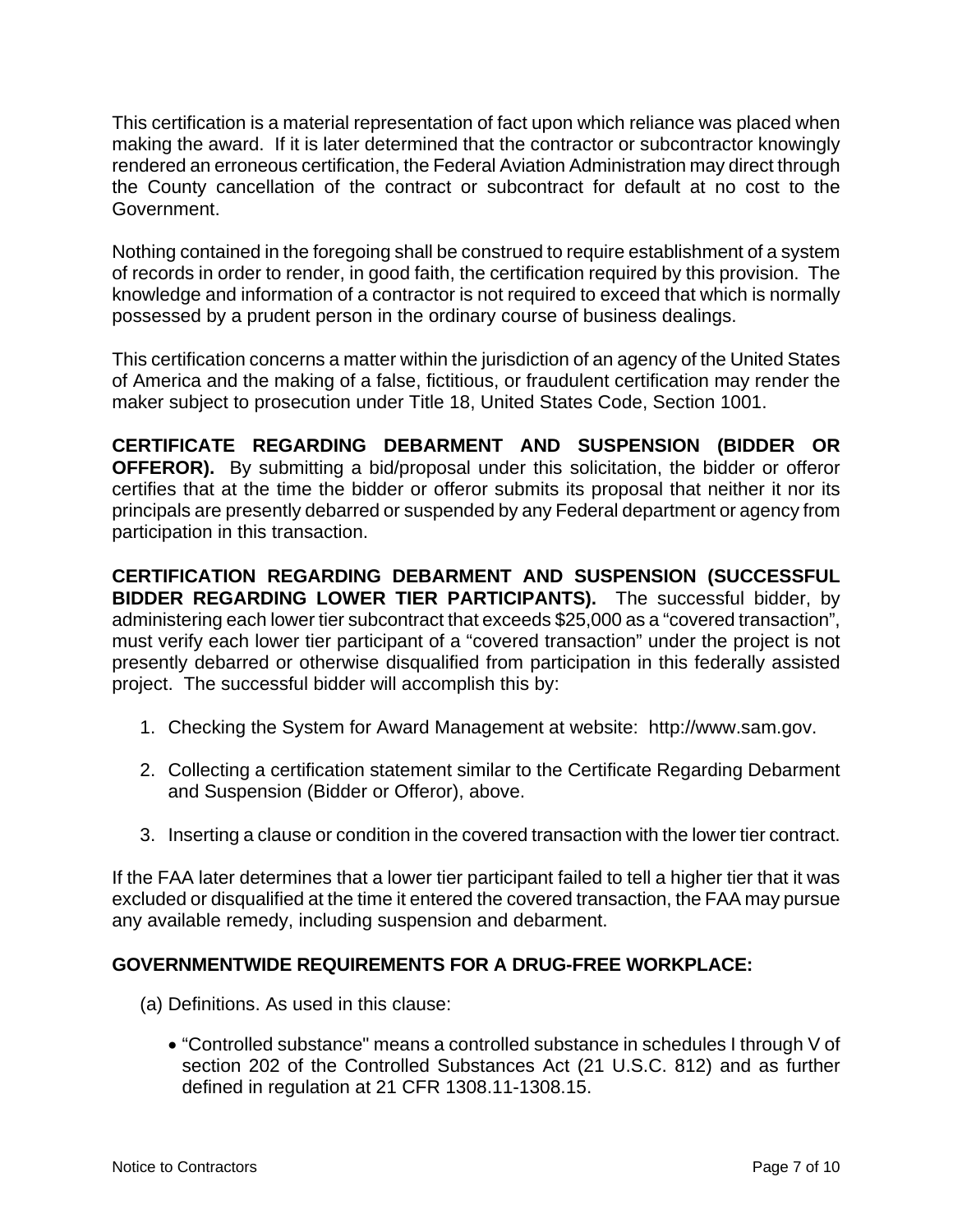- "Conviction" means a finding of guilt (including a plea of nolo contendere) or imposition of sentence, or both, by any judicial body charged with the responsibility to determine violations of the Federal or State criminal drug statutes.
- "Criminal drug statute" means a Federal or non-Federal criminal statute involving the manufacture, distribution, dispensing, possession or use of any controlled substance.
- "Drug-free workplace" means the site(s) for the performance of work done by the Contractor in connection with a specific contract where employees of the Contractor are prohibited from engaging in the unlawful manufacture, distribution, dispensing, possession, or use of a controlled substance.
- "Employee" means an employee of a Contractor directly engaged in the performance of work under a Government contract. "Directly engaged" is defined to include all direct cost employees and any other Contractor employee who has other than a minimal impact or involvement in contract performance.
- "Individual" means an offeror/Contractor that has no more than one employee including the offeror/Contractor.
- (b) The Contractor, if other than an individual, shall—within 30 calendar days after award (unless a longer period is agreed to in writing for contracts of 30 calendar days or more performance duration); or as soon as possible for contracts of less than 30 calendar days performance duration:
	- (1) Publish a statement notifying its employees that the unlawful manufacture, distribution, dispensing, possession, or use of a controlled substance is prohibited in the Contractor's workplace and specifying the actions that will be taken against employees for violations of such prohibition;
	- (2) Establish an ongoing drug-free awareness program to inform such employees about—
		- (i) The dangers of drug abuse in the workplace;
		- (ii) The Contractor's policy of maintaining a drug-free workplace;
		- (iii) Any available drug counseling, rehabilitation, and employee assistance programs; and
		- (iv) The penalties that may be imposed upon employees for drug abuse violations occurring in the workplace;
	- (3) Provide all employees engaged in performance of the contract with a copy of the statement required by subparagraph (b)(1) of this clause;
	- (4) Notify such employees in writing in the statement required by subparagraph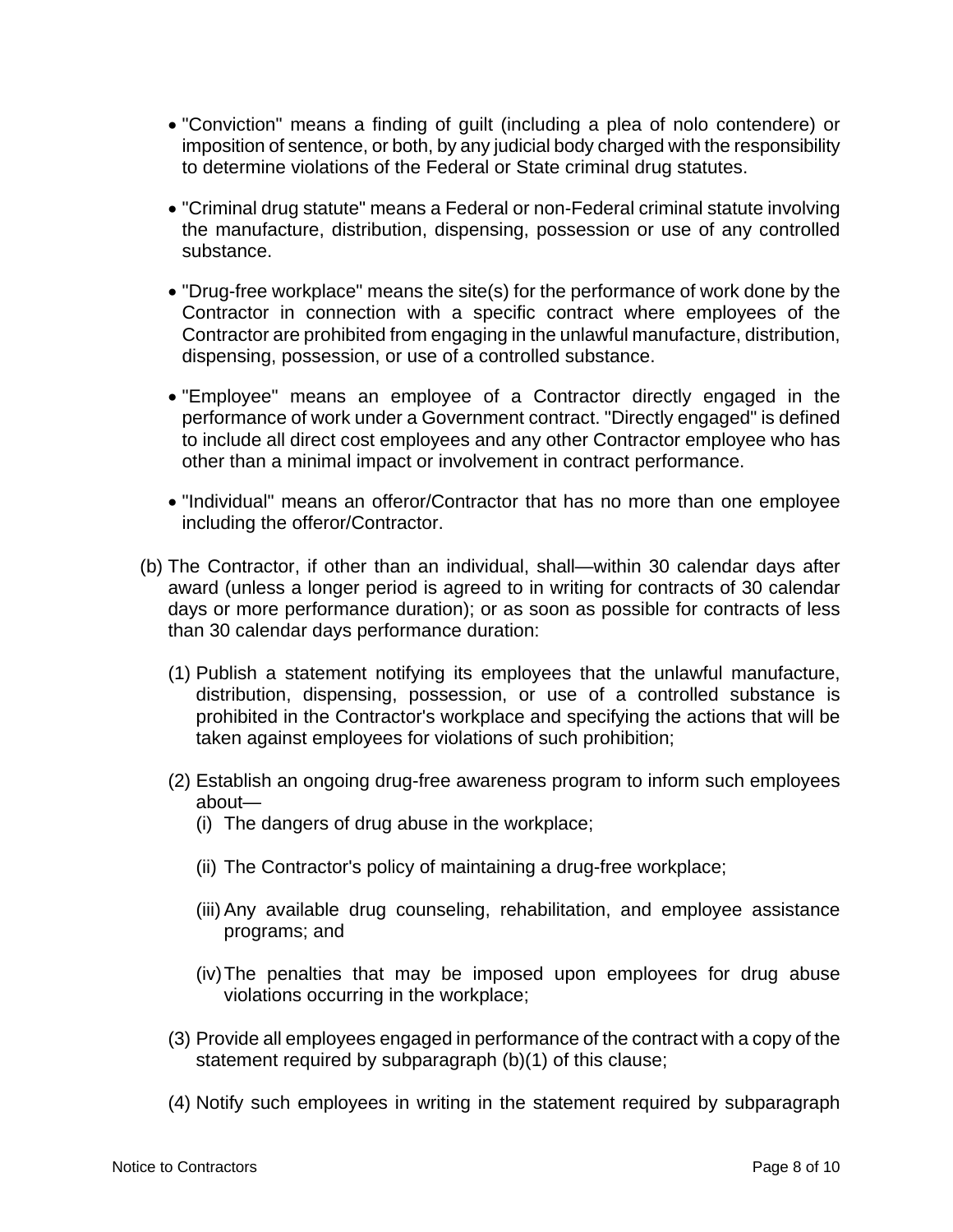(b)(1) of this clause that, as a condition of continued employment on this contract, the employee will:

- (i) Abide by the terms of the statement; and
- (ii) Notify the employer in writing of the employee's conviction under a criminal drug statute for a violation occurring in the workplace no later than 5 calendar days after such conviction.
- (5) Notify the Contracting Officer in writing within 10 calendar days after receiving notice under subdivision (a)(4)(ii) of this clause, from an employee or otherwise receiving actual notice of such conviction. The notice shall include the position title of the employee;
- (6) Within 30 calendar days after receiving notice under subdivision (b)(4)(ii) of this clause of a conviction, take one of the following actions with respect to any employee who is convicted of a drug abuse violation occurring in the workplace:
	- (i) Taking appropriate personnel action against such employee, up to and including termination; or
	- (ii) Require such employee to satisfactorily participate in a drug abuse assistance or rehabilitation program approved for such purposes by a Federal, State, or local health, law enforcement, or other appropriate agency; and
- (7) Make a good faith effort to maintain a drug-free workplace through implementation of subparagraphs (b)(1) through (b)(6) of this clause.
- (c) The Contractor, if an individual, agrees by award of the contract or acceptance of a purchase order, not to engage in the unlawful manufacture, distribution, dispensing, possession, or use of a controlled substance in the performance of this contract.
- (d) In addition to other remedies available to the Government, the Contractor's failure to comply with the requirements of paragraphs (b) or (c) of this clause may, pursuant to FAR 23.506, render the Contractor subject to suspension of contract payments, termination of the contract for default, and suspension or debarment.

The **(San Mateo County)**, in accordance with the provisions of Title VI of the Civil Rights Act of 1964 (78 Stat. 252, 42 U.S.C. §§ 2000d to 2000d-4) and the Regulations, hereby notifies all bidders that it will affirmatively ensure that any contract entered into pursuant to this advertisement, disadvantaged business enterprises will be afforded full and fair opportunity to submit bids in response to this invitation and will not be discriminated against on the grounds of race, color, or national origin in consideration for an award.

**AWARD OF CONTRACT.** Bids will be considered for award by the Board of Supervisors. The San Mateo County reserves the right after opening bids to reject any or all bids, to waive